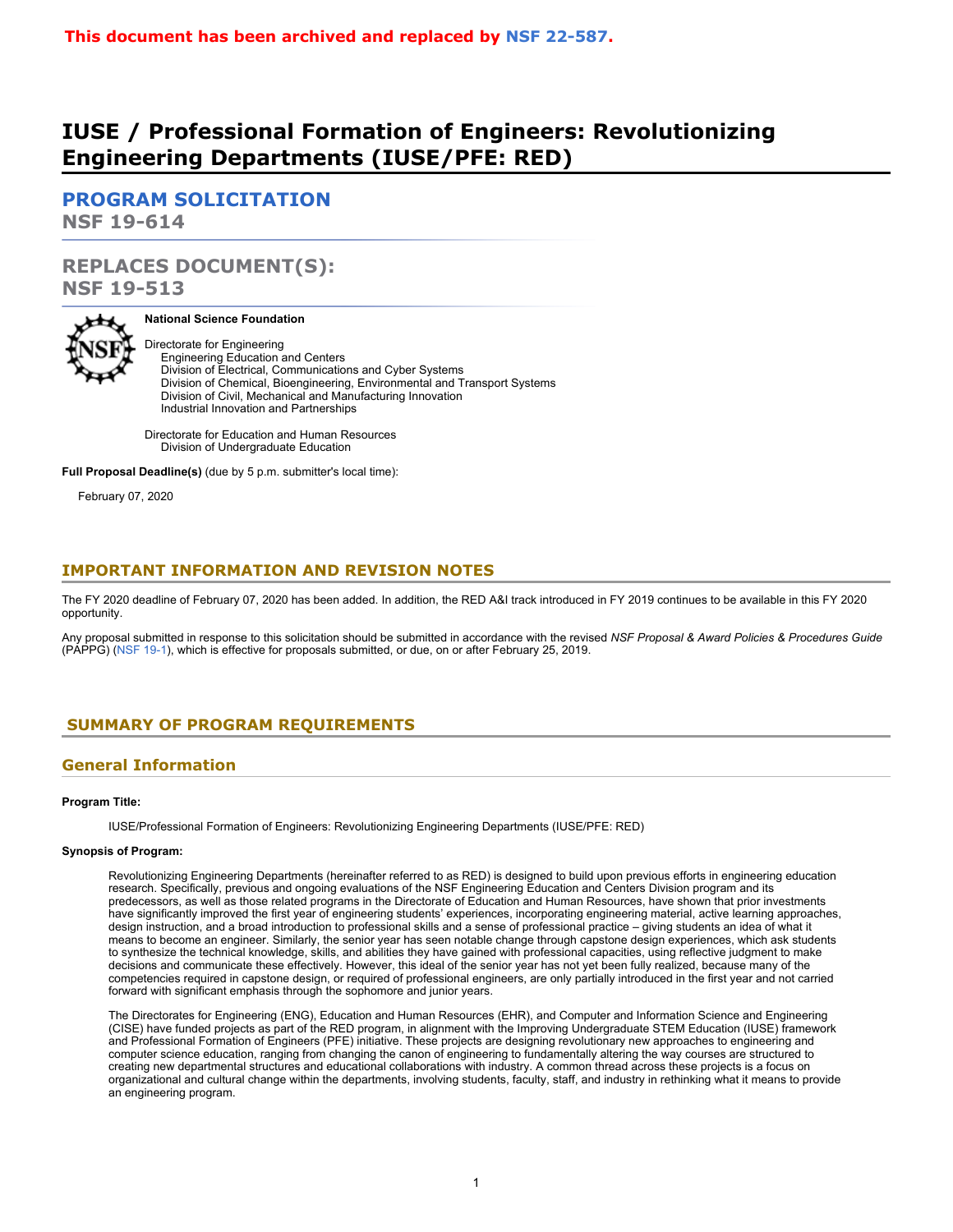In order to continue to catalyze revolutionary approaches, while expanding the reach of those that have proved efficacious in particular contexts, the RED program supports two tracks: RED Innovation and RED Adaptation and Implementation (RED-A&I). RED Innovation projects will develop new, revolutionary approaches and change strategies that enable the transformation of undergraduate engineering education. RED Adaptation and Implementation projects will adapt and implement evidence-based organizational change strategies and actions to the local context, which helps propagate this transformation of undergraduate engineering education. Projects in both tracks will include consideration of the cultural, organizational, structural, and pedagogical changes needed to transform the department to one in which students are engaged, develop their technical and professional skills, and establish identities as professional engineers. The focus of projects in both tracks should be on the department's disciplinary courses and program.

### **Cognizant Program Officer(s):**

*Please note that the following information is current at the time of publishing. See program website for any updates to the points of contact.*

- Jumoke Ladeji-Osias, telephone: (703) 292-7708, email: [jladejio@nsf.gov](mailto:jladejio@nsf.gov)
- Heather Watson, telephone: (703) 292-7091, email: [hwatson@nsf.gov](mailto:hwatson@nsf.gov)

### **Applicable Catalog of Federal Domestic Assistance (CFDA) Number(s):**

- 47.041 --- Engineering
- 47.076 --- Education and Human Resources

### **Award Information**

**Anticipated Type of Award:** Standard Grant or Continuing Grant

**Estimated Number of Awards:** 4 to 6

2-3 RED Innovation awards and 2-3 RED-A&I awards depending on funding availability and quality of proposals received.

**Anticipated Funding Amount:** \$4,000,000 to \$8,000,000

Estimated program budget and number of awards are subject to the availability of funds.

### **Eligibility Information**

#### **Who May Submit Proposals:**

Proposals may only be submitted by the following:

Institutions of Higher Education (IHEs) - Two- and four-year IHEs (including community colleges) accredited in, and having a campus located in the US, acting on behalf of their faculty members. Special Instructions for International Branch Campuses of US IHEs: If the proposal includes funding to be provided to an international branch campus of a US institution of higher education (including through use of subawards and consultant arrangements), the proposer must explain the benefit(s) to the project of performance at the international branch campus, and justify why the project activities cannot be performed at the US campus.

### **Who May Serve as PI:**

For both tracks, the Principal Investigator must be a department chair/head (or equivalent) to provide leadership for the change process. Additionally, there must be a RED team that includes (at a minimum) an expert in engineering education research who can provide guidance on evidence-based practices, and an organizational change expert who can advise on strategies for developing a culture of change and on strategies for creating meaningful collective ownership of the effort among faculty, students, and staff. The engineering education and organizational change experts may be at different institutions from the proposing institution. Funding for these experts at other institutions may be supported as consultants, through a sub-award, or through a separately submitted collaborative proposal.

#### **Limit on Number of Proposals per Organization:** 2

An eligible institution may submit a maximum of two proposals (i.e. 2 Innovation Track, 2 A&I Track, or 1 Innovation and 1 A&I).

#### **Limit on Number of Proposals per PI or Co-PI:** 1

An individual may be the PI or Co-PI for only one proposal.

### **Proposal Preparation and Submission Instructions**

### **A. Proposal Preparation Instructions**

- **Letters of Intent:** Not required
- **Preliminary Proposal Submission:** Not required
- **Full Proposals:**
	- Full Proposals submitted via FastLane: *NSF Proposal and Award Policies and Procedures Guide* (PAPPG) guidelines apply. The complete text of the PAPPG is available electronically on the NSF website at: [https://www.nsf.gov/publications/pub\\_summ.jsp?ods\\_key=pappg](https://www.nsf.gov/publications/pub_summ.jsp?ods_key=pappg).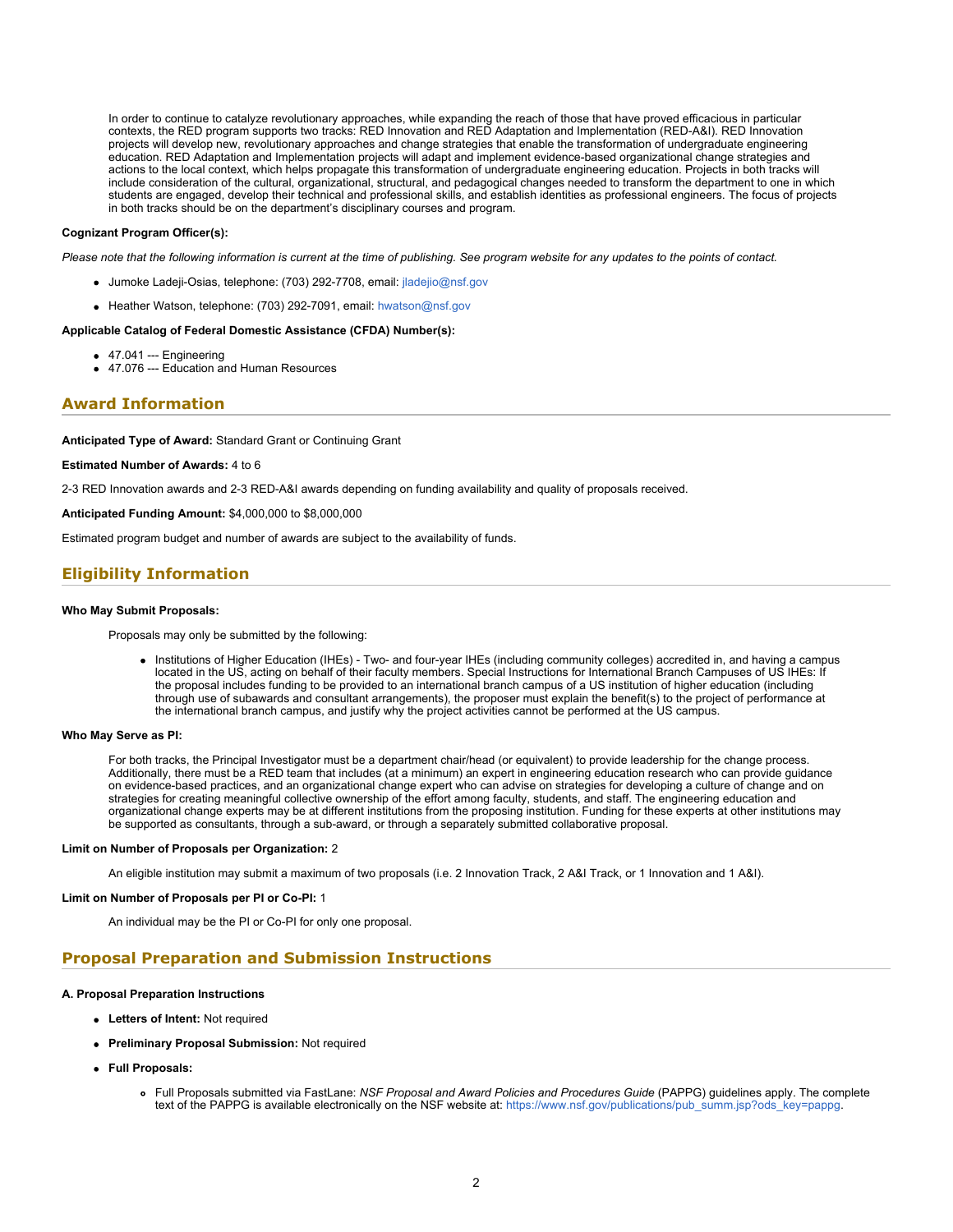- Full Proposals submitted via Research.gov: *NSF Proposal and Award Policies and Procedures Guide* (PAPPG) guidelines apply. The complete text of the PAPPG is available electronically on the NSF website at: [https://www.nsf.gov/publications/pub\\_summ.jsp?](https://www.nsf.gov/publications/pub_summ.jsp?ods_key=pappg) [ods\\_key=pappg.](https://www.nsf.gov/publications/pub_summ.jsp?ods_key=pappg)
- Full Proposals submitted via Grants.gov: *NSF Grants.gov Application Guide: A Guide for the Preparation and Submission of NSF Applications via Grants.gov* guidelines apply (Note: The *NSF Grants.gov Application Guide* is available on the Grants.gov website and on the NSF website at: [https://www.nsf.gov/publications/pub\\_summ.jsp?ods\\_key=grantsgovguide](https://www.nsf.gov/publications/pub_summ.jsp?ods_key=grantsgovguide)).

### **B. Budgetary Information**

**Cost Sharing Requirements:**

Inclusion of voluntary committed cost sharing is prohibited.

**Indirect Cost (F&A) Limitations:**

Not Applicable

**Other Budgetary Limitations:**

Other budgetary limitations apply. Please see the full text of this solicitation for further information.

### **C. Due Dates**

**Full Proposal Deadline(s)** (due by 5 p.m. submitter's local time):

February 07, 2020

### **Proposal Review Information Criteria**

### **Merit Review Criteria:**

National Science Board approved criteria. Additional merit review criteria apply. Please see the full text of this solicitation for further information.

# **Award Administration Information**

### **Award Conditions:**

Standard NSF award conditions apply.

### **Reporting Requirements:**

Additional reporting requirements apply. Please see the full text of this solicitation for further information.

### <span id="page-2-0"></span>**TABLE OF CONTENTS**

#### **[Summary of Program Requirements](#page-0-0)**

- I. **[Introduction](#page-2-1)**
- II. **[Program Description](#page-3-0)**
- III. **[Award Information](#page-4-0)**
- IV. **[Eligibility Information](#page-4-1)**
- V. **[Proposal Preparation and Submission Instructions](#page-5-0)**
	- A. [Proposal Preparation Instructions](#page-5-0)
		- B. [Budgetary Information](#page-7-0)
		- C. [Due Dates](#page-7-1)
	- D. [FastLane/Research.gov/Grants.gov Requirements](#page-7-2)
- VI. **[NSF Proposal Processing and Review Procedures](#page-8-0)**
	- A. [Merit Review Principles and Criteria](#page-8-1)
	- B. [Review and Selection Process](#page-9-0)
- VII. **[Award Administration Information](#page-10-0)**
	- A. [Notification of the Award](#page-10-1)
	- B. [Award Conditions](#page-10-2)
	- C. [Reporting Requirements](#page-10-3)
- VIII. **[Agency Contacts](#page-10-4)**
- IX. **[Other Information](#page-11-0)**

# <span id="page-2-1"></span> **I. INTRODUCTION**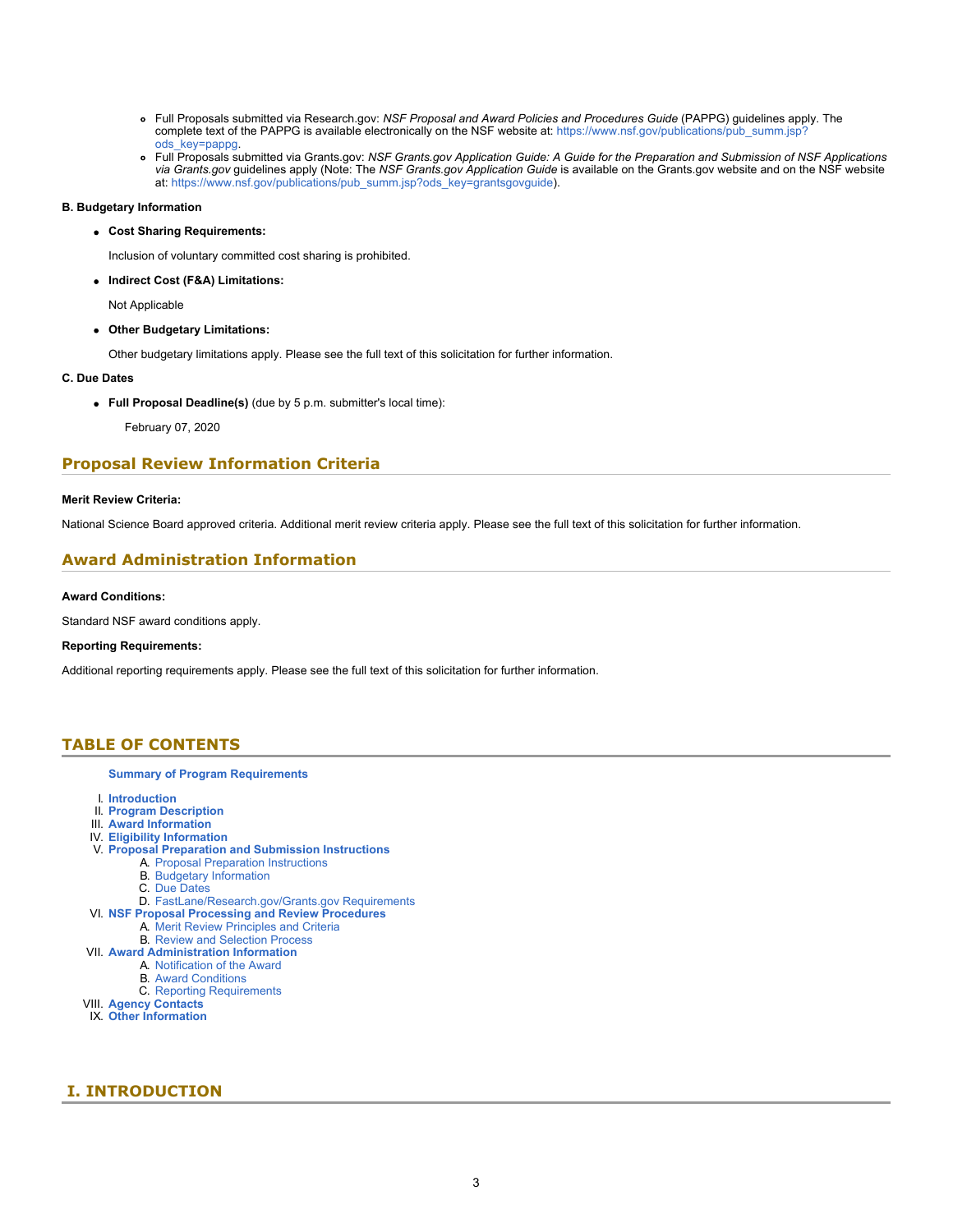The goal of the RED program is to catalyze revolutionary, not incrementally reformist, changes to the education of the next generation of engineers. Revolutionary means radically, suddenly, or completely new; producing fundamental, structural change; or going outside of or beyond existing norms and

principles. The complex problems facing society in the 21<sup>st</sup> Century demand changes to the way engineers are educated. For example, solving the National Academy of Engineering (NAE) Grand Challenges will require engineers who not only have deep technical knowledge, but also an understanding of the societal and global contexts in which those problems occur [[1\]](#page-3-1). Obstacles to change that have been cited include underlying departmental and curricular structures, faculty reward systems, and faculty development. Among the common challenges facing engineering departments are how to weave both technical and professional skills throughout the curriculum, including skills defined by the ABET outcomes; how to promote and incentivize faculty engagement in the change process; and how to create cultures of inclusion that are welcoming to students and faculty of all types. Revolutionary change is needed in the structure of departments and the way students are educated to meet these challenges.

The RED program is intended to address the holistic formation of engineers. Engineering has many unique aspects that differ from other STEM disciplines. Engineering undergraduate programs prepare students for professional practice; in engineering, the BS degree provides eligibility to qualify for the Professional Engineer license [\[2](#page-3-2)]. Furthermore, in the high-tech environment upon which the global economy is based, the perennial debate about workforce shortages of engineers requires a more precise understanding of dynamic industry needs and of the abilities of departments to address them. Therefore, NSF is taking a holistic look at how engineers are being prepared for lifelong careers in technical and socio-technical professions. The RED program seeks to respond to the call from different stakeholders (e.g., industry, the public, government, and the profession itself) for professional formation of engineers with a broad set of professional abilities. It seeks to address the fact that the percentages of persons from underrepresented groups entering into - and remaining in - the practice of engineering are still unacceptably low, impacting the future health of the national workforce.

Professional Formation of Engineers (PFE) refers to the formal and informal processes and value systems through which people become engineers. This includes the ethical responsibility of practicing engineers to sustain and grow the profession in order to improve quality of life for all people. Professional formation includes, but is not limited, to:

- Introductions to the profession at any age;
- Acquisition of deep technical and professional skills, knowledge, and abilities in both formal and informal settings/domains;
- Development of outlooks, perspectives, ways of thinking, knowing, and doing;
- Development of identity as a responsibly technical professional; and
- Acculturation to the profession, its standards, and norms.

<span id="page-3-1"></span>[1] See NAE Grand Challenges for Engineering, [http://www.engineeringchallenges.org/](https://www.nsf.gov/cgi-bin/goodbye?http://www.engineeringchallenges.org/).

<span id="page-3-2"></span>[2] See the National Council of Examiners for Engineering and Surveying, Professional Engineers exam, [http://ncees.org/engineering/pe/](https://www.nsf.gov/cgi-bin/goodbye?http://ncees.org/engineering/pe/).

# <span id="page-3-0"></span>**II. PROGRAM DESCRIPTION**

#### **Overview**

While previous efforts have made pedagogical changes to the way engineers are educated, RED projects must consider the cultural, organizational, structural, and pedagogical changes needed to transform the department to one in which students are engaged, develop their technical and professional skills, and establish identities as professional engineers. In recent years there has been a growing recognition of the need to create and support an innovative and inclusive

engineering profession for the 21<sup>st</sup> Century. Doing so requires understanding of how engineers are formed and how to inculcate them with the technical and professional skills needed to solve the complex problems facing society. While some innovation has been adopted in the freshman and senior years, the middle two years remain largely untouched [\[3](#page-4-2)]. Educating the next generation requires that coherent technical and professional threads be developed and woven across all four years. The RED program is focusing on the middle two years because of the lack of attention this period has received in the past. Further, the RED program focuses on structural and cultural change because past attempts have shown that curricular and pedagogical change does not take hold if underlying structures remain the same. RED projects should create a seamless educational experience for students in their disciplinary degree programs, bridging the foundational science and engineering courses and capstone projects. The result will be students who are prepared to be professionals in their chosen paths after graduation. Specific activities supported by the RED solicitation may include, but are not limited to:

- Establishing convergent technical and professional threads that must be woven across the four years, especially in core technical courses of the middle two years, in internship opportunities in the private and public sectors, and in research opportunities with faculty;
- Exploring strategies for institutional, systemic, and cultural change, including new approaches to faculty governance or department structures and to restructuring faculty incentive or reward systems;
- Exploring collaborative arrangements with industry and other stakeholders who are mutually interested in developing the best possible professional formation environment and opportunities for students;
- Exploring strategies to bridge the engineering education research-to-practice gap, primarily through faculty development and adoption of best practices in the professional formation of engineers; and
- Exploring revolutionary means of recruiting and retaining students and faculty reflective of the modern and swiftly changing demographics of the United **States**

**RED Innovation track**: The RED Innovation track supports projects that involve radically, suddenly, or completely new approaches and action; producing fundamental, structural change; and that go outside of or beyond existing norms and principles. This track has two goals:

- Generate new knowledge on best practices for meaningfully and thoughtfully incorporating into the middle two years and technical core of the
- engineering curriculum oft-neglected "professional skills" (i.e. 21<sup>st</sup> Century skills, design, communication, teamwork, historical and contemporary social context, lifelong learning, and ethics). Changes in the middle two years need to be integrated with freshman and senior experiences in order to form an unbroken sequenced thread through the curriculum so that the process of professional formation deepens and strengthens as students move through engineering programs.
- Generate new knowledge on how to transform the departmental cultures to be environments that are inclusive, innovative, equitable and supportive of faculty, faculty development to support cultural change, and build new department structures and cultures through innovative practices and policies that support significant holistic professional formation.

Strategies should be developed with impact on the student as the focus. Proposed efforts must be grounded in sound educational theory and work to enable a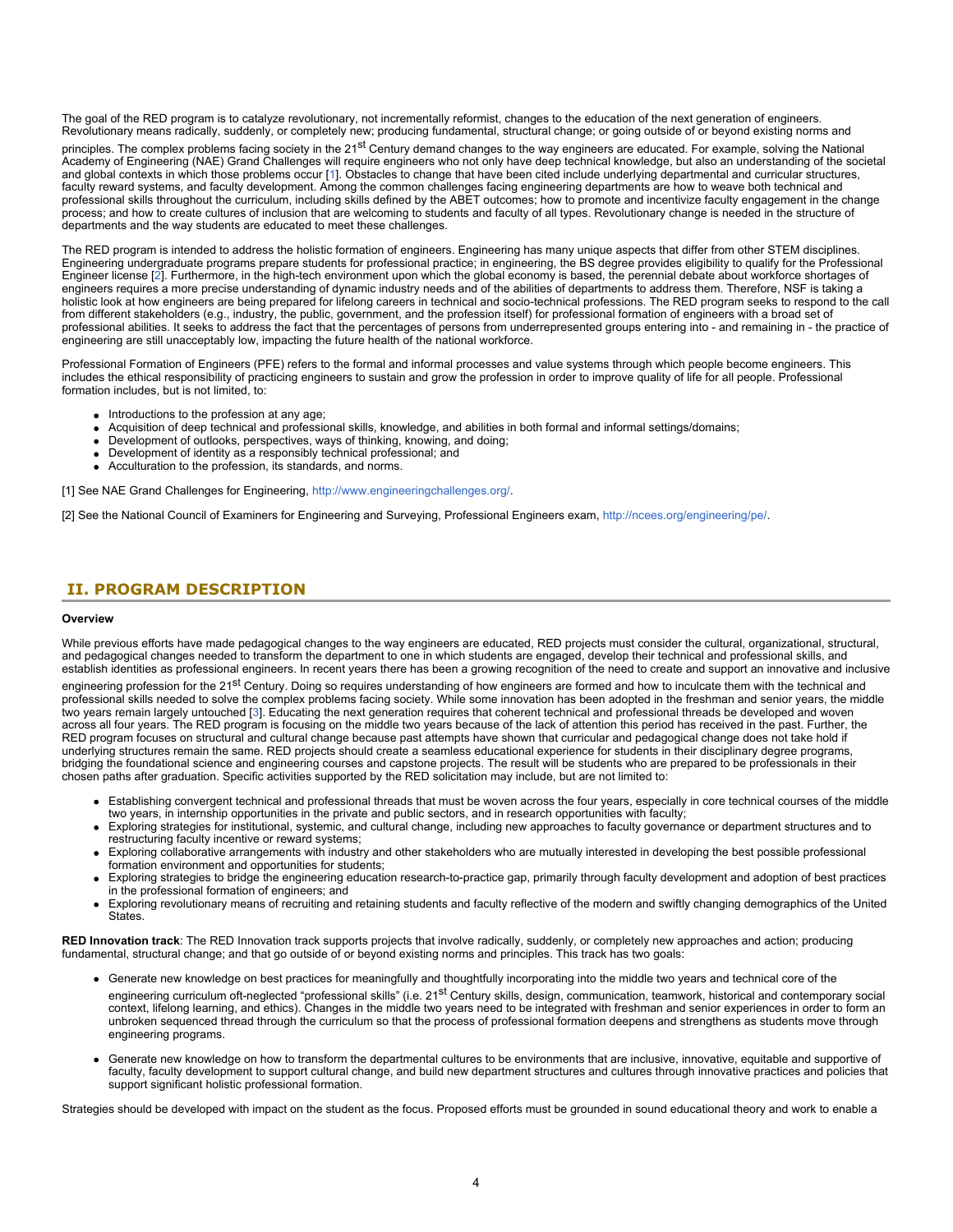continuous progression of professional formation through the four-year experience. Efforts should address 21<sup>st</sup> Century T-shaped skills (i.e., cross-disciplinary breadth), and they should be aligned with stakeholder expectations.

**RED A&I Track**: The RED A&I track support projects that use evidence-based and evidence-generating change strategy approaches and actions that are adapted to the local context. The goal of this track is to:

Generate new knowledge related to the adaptation of proven change strategies and actions in a new context.

Strategies should be developed with impact on the student as the focus. Proposed efforts must be grounded in sound educational theory and work to enable a continuous progression of professional formation through the four-year experience. Efforts should address 21<sup>st</sup> Century T-shaped skills (i.e., cross-disciplinary breadth), and they should be aligned with stakeholder expectations.

<span id="page-4-2"></span>[3] For a review of the literature on the middle two years, see Lord, S.M. and Chen, J.C. "Curriculum Design in the Middle Years," *Cambridge Handbook of Engineering Education Research*, Johri and Olds, eds. New York: Cambridge University Press, 2014.

*Note*: The RED program is offered in alignment with the NSF-wide undergraduate Science, Technology, Engineering and Mathematics (STEM) education initiative, *Improving Undergraduate STEM Education (IUSE)*. The National Science Foundation's IUSE Initiative is a Foundation-wide effort to accelerate improvements in the quality and effectiveness of undergraduate education in all STEM fields<sup>[1](#page-4-3)</sup>. Undergraduate STEM education is critical for preparing both a

diverse STEM workforce and a STEM-literate public that is ready to support and benefit from the progress of science<sup>2</sup>. The IUSE initiative provides a Foundation-wide framework of investments to support the agency's commitment to the highest caliber undergraduate STEM education. By improving the quality and effectiveness of undergraduate education in all STEM fields, IUSE investments enable NSF to lead national progress toward a diverse and innovative workforce and a STEM-literate public.

Through the IUSE framework, NSF coordinates its investments in undergraduate programs and undergraduate STEM education to maximize impact, and to use shared metrics and appropriate program evaluation approaches. These investments are made across all directorates and address both STEM education in general and specific disciplinary needs. IUSE investments support a variety of activities including the inclusion of inquiry-based and active learning approaches in undergraduate STEM instruction, efforts to increase undergraduate STEM research experiences and courses, and research on the persistence and graduation of students in STEM programs. In addition, specific emerging cross-disciplinary needs include data science preparation for students in all majors, recruitment and retention of women and of students from underrepresented groups in STEM degree programs, incorporation of undergraduate research in STEM fields for STEM majors and non-majors, and re-envisioning of introductory courses in light of new research findings and theories. IUSE also seeks to broaden participation in STEM fields from all sectors and groups in society, and proposers are encouraged to establish linkages, as appropriate, with components of the national network of NSF INCLUDES projects $3$ .

Prospective PIs are encouraged to consider the IUSE: EHR program for projects that are outside the scope of RED A&I (see [https://www.nsf.gov/funding/pgm\\_summ.jsp?pims\\_id=505082\)](https://www.nsf.gov/funding/pgm_summ.jsp?pims_id=505082). Specifically, the IUSE:EHR Institutional and Community Transformation (ICT) track promotes innovative approaches to using research to catalyze change that addresses challenges across and within institutions (institutional transformation), as well as within and across specific disciplines (community transformation). **Prospective PIs are not allowed to submit identical or substantively similar proposals to RED and IUSE:EHR**.

<span id="page-4-3"></span>1 - All the STEM fields supported by NSF are supported by the IUSE program including the learning, social, behavioral, and economic sciences.

<span id="page-4-4"></span>2 - Building the Future Investing in Innovation and Discovery: NSF Strategic Plan 2018-2022. [https://www.nsf.gov/publications/pub\\_summ.jsp?](https://www.nsf.gov/publications/pub_summ.jsp?ods_key=nsf18045) [ods\\_key=nsf18045](https://www.nsf.gov/publications/pub_summ.jsp?ods_key=nsf18045)

<span id="page-4-5"></span>3 - [https://www.nsf.gov/funding/pgm\\_summ.jsp?pims\\_id=505289](https://www.nsf.gov/funding/pgm_summ.jsp?pims_id=505289)

### <span id="page-4-0"></span> **III. AWARD INFORMATION**

Anticipated Type of Award: Standard Grant or Continuing Grant

Estimated Number of Awards: 2-3 RED Innovation awards are anticipated; the budget for RED Innovation proposals is between \$1,000,00-\$2,000,000 for a duration of up to 5 years. 2-3 RED-A&I awards are anticipated; the budget for RED A&I proposals has a maximum of \$1,000,000 for a duration of up to 5 years.

Anticipated Funding Amount: \$4,000,000 - \$8,000,000

Anticipated Funding Amount and number of awards are subject to the availability of funds.

### <span id="page-4-1"></span>**IV. ELIGIBILITY INFORMATION**

#### **Who May Submit Proposals:**

Proposals may only be submitted by the following:

• Institutions of Higher Education (IHEs) - Two- and four-year IHEs (including community colleges) accredited in, and having a campus located in the US, acting on behalf of their faculty members. Special Instructions for International Branch Campuses of US IHEs: If the proposal includes funding to be provided to an international branch campus of a US institution of higher education (including through use of subawards and consultant arrangements), the proposer must explain the benefit(s) to the project of performance at the international branch campus, and justify why the project activities cannot be performed at the US campus.

**Who May Serve as PI:**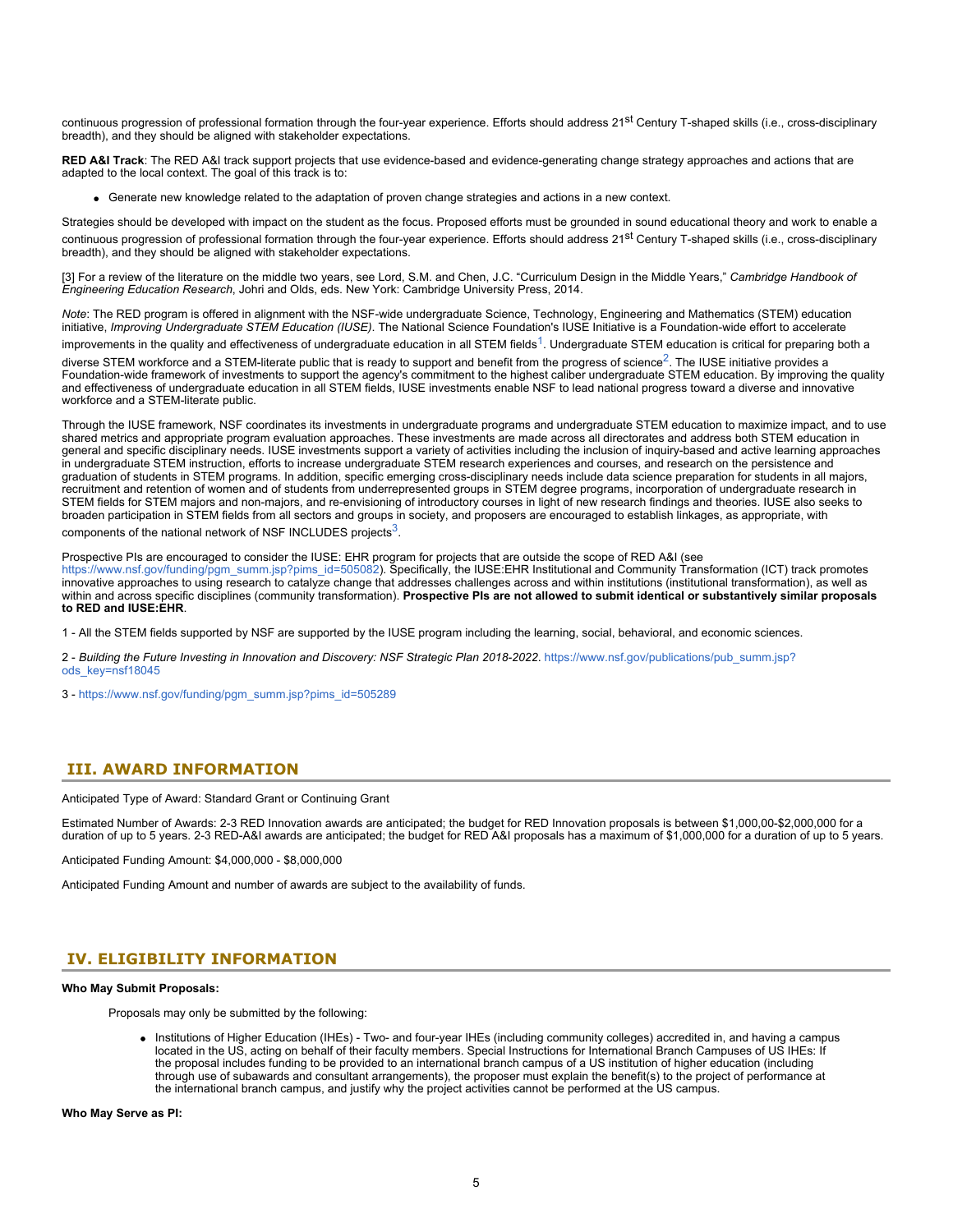For both tracks, the Principal Investigator must be a department chair/head (or equivalent) to provide leadership for the change process. Additionally, there must be a RED team that includes (at a minimum) an expert in engineering education research who can provide guidance on evidence-based practices, and an organizational change expert who can advise on strategies for developing a culture of change and on strategies for creating meaningful collective ownership of the effort among faculty, students, and staff. The engineering education and organizational change experts may be at different institutions from the proposing institution. Funding for these experts at other institutions may be supported as consultants, through a sub-award, or through a separately submitted collaborative proposal.

#### **Limit on Number of Proposals per Organization:** 2

An eligible institution may submit a maximum of two proposals (i.e. 2 Innovation Track, 2 A&I Track, or 1 Innovation and 1 A&I).

#### **Limit on Number of Proposals per PI or Co-PI:** 1

An individual may be the PI or Co-PI for only one proposal.

#### **Additional Eligibility Info:**

Proposals may only be submitted by the following: US IHEs with baccalaureate engineering programs located and accredited in the U.S. are eligible to apply. However, partnerships are encouraged with local two-year colleges to ensure that the impacts of departmental changes on two-year colleges (and especially the two-to-four year pathway through engineering) are properly considered.

Institutions that have previously received a RED award are not eligible to receive an award under the RED Innovation track of this solicitation.

Institutions may only receive one RED Innovation award under this solicitation.

### <span id="page-5-0"></span>**V. PROPOSAL PREPARATION AND SUBMISSION INSTRUCTIONS**

### **A. Proposal Preparation Instructions**

**Full Proposal Preparation Instructions**: Proposers may opt to submit proposals in response to this Program Solicitation via FastLane, Research.gov, or Grants dov.

- Full proposals submitted via FastLane: Proposals submitted in response to this program solicitation should be prepared and submitted in accordance with the general guidelines contained in the *NSF Proposal & Award Policies & Procedures Guide* (PAPPG). The complete text of the PAPPG is available electronically on the NSF website at: [https://www.nsf.gov/publications/pub\\_summ.jsp?ods\\_key=pappg.](https://www.nsf.gov/publications/pub_summ.jsp?ods_key=pappg) Paper copies of the PAPPG may be obtained from the NSF Publications Clearinghouse, telephone (703) 292-8134 or by e-mail from [nsfpubs@nsf.gov](mailto:nsfpubs@nsf.gov). Proposers are reminded to identify this program solicitation number in the program solicitation block on the NSF Cover Sheet For Proposal to the National Science Foundation. Compliance with this requirement is critical to determining the relevant proposal processing guidelines. Failure to submit this information may delay processing.
- Full Proposals submitted via Research.gov: Proposals submitted in response to this program solicitation should be prepared and submitted in accordance with the general guidelines contained in the *NSF Proposal and Award Policies and Procedures Guide* (PAPPG). The complete text of the PAPPG is available electronically on the NSF website at: [https://www.nsf.gov/publications/pub\\_summ.jsp?ods\\_key=pappg](https://www.nsf.gov/publications/pub_summ.jsp?ods_key=pappg). Paper copies of the PAPPG may be obtained from the NSF Publications Clearinghouse, telephone (703) 292-8134 or by e-mail from [nsfpubs@nsf.gov.](mailto:nsfpubs@nsf.gov) The Prepare New Proposal setup will prompt you for the program solicitation number.
- Full proposals submitted via Grants.gov: Proposals submitted in response to this program solicitation via Grants.gov should be prepared and submitted in accordance with the *NSF Grants.gov Application Guide: A Guide for the Preparation and Submission of NSF Applications via Grants.gov*. The complete text of the *NSF Grants.gov Application Guide* is available on the Grants.gov website and on the NSF website at: [\(https://www.nsf.gov/publications/pub\\_summ.jsp?ods\\_key=grantsgovguide\)](https://www.nsf.gov/publications/pub_summ.jsp?ods_key=grantsgovguide). To obtain copies of the Application Guide and Application Forms Package, click on the Apply tab on the Grants.gov site, then click on the Apply Step 1: Download a Grant Application Package and Application Instructions link and enter the funding opportunity number, (the program solicitation number without the NSF prefix) and press the Download Package button. Paper copies of the Grants.gov Application Guide also may be obtained from the NSF Publications Clearinghouse, telephone (703) 292-8134 or by e-mail from [nsfpubs@nsf.gov.](mailto:nsfpubs@nsf.gov)

In determining which method to utilize in the electronic preparation and submission of the proposal, please note the following:

Collaborative Proposals. All collaborative proposals submitted as separate submissions from multiple organizations must be submitted via the NSF FastLane system. PAPPG Chapter II.D.3 provides additional information on collaborative proposals.

See PAPPG Chapter II.C.2 for guidance on the required sections of a full research proposal submitted to NSF. Please note that the proposal preparation instructions provided in this program solicitation may deviate from the PAPPG instructions.

All standard sections of the proposal are required (i.e., the Cover Sheet, Project Summary, Table of Contents, Project Description, References Cited, Biographical Sketch, Budget, Budget Justification, Current and Pending Support, Facilities, Equipment and Other Resources, and Supplementary Documentation).

Proposers are encouraged to prepare their proposals with consideration for the purpose, justification, design features, and expected outcomes of Foundational Research and/or Early-stage or Exploratory Research as outlined in the *Common Guidelines for Education Research and Development* ([NSF 13-126](https://www.nsf.gov/publications/pub_summ.jsp?ods_key=nsf13126)).

### **RED Innovation proposals**

The title of the proposal must begin with IUSE/PFE:RED Innovation.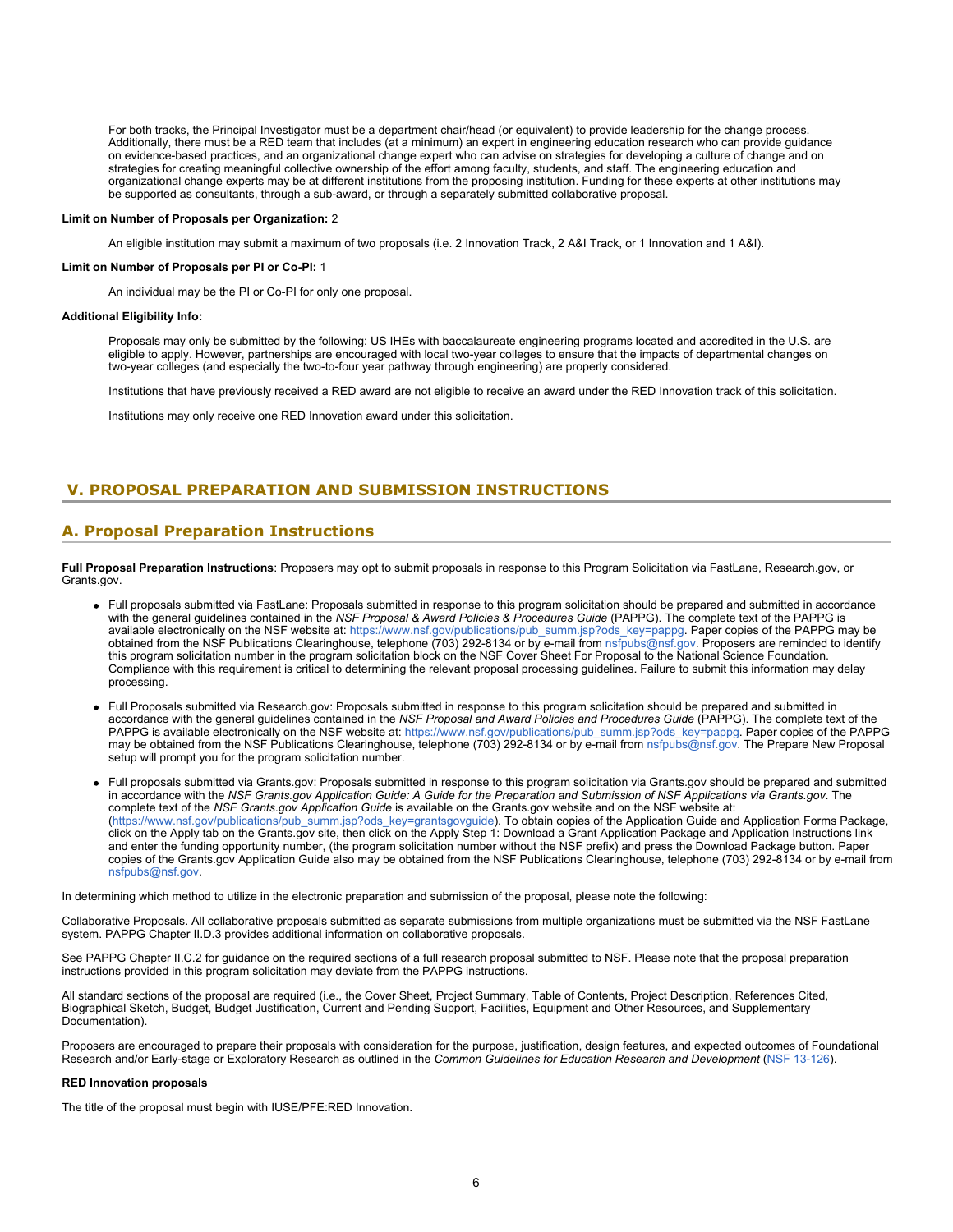The proposal should include the following information in the Project Description.

**Vision for Revolutionizing the Engineering Department** – Describe the department and the student professional formation experience "after the revolution". Provide a concise answer to the question, "What will be different?"

**Project Plan –** Informed by the department's vision for revolution, provide:

*Goals and Objectives*: Project goals and objectives should address the cultural, organizational, structural, and pedagogical changes needed to achieve the stated vision. The goals and objectives should provide the outcomes and targets that will move the department toward the vision.

*Specific Actions*: Describe the activities that will allow achievement of the goals and objectives. Activities should be based on evidence from the literature that supports their use in the department's context. Activities should also be aligned with a theory of change that shows why and how these specific activities are expected to result in the desired change.

*Barriers*: Identify the anticipated barriers in carrying out the project plans and achieving the vision. Describe how these barriers will be addressed and any contingency plans that will allow achievement of the vision in the face of these barriers.

*External Advisory Board (Required)*: There must be an external advisory board comprised of stakeholders who can provide guidance on the conduct and direction of the project. Provide a clear description of who will be included, what they bring to the project, and how they will contribute.

*Research Plan*: RED Innovation projects must have a research plan that will add to the knowledge base about creating change at the department level. The research plan should have clear research questions informed by an appropriate educational or sociological theory and a research design that includes sampling, data collection, and data analysis methods. These measures can be qualitative or quantitative as appropriate to the question and theoretical orientation.

*Evaluation Plan*: All proposals must have an independent project evaluation plan that matches the scope of the proposed work. Evaluation refers to monitoring of the activities to ensure that the project stays on track and that the desired outputs and impacts are achieved. The evaluation plan should be designed to provide guidance to the project and contribute to the literature on which changes worked, why, and in what contexts. The evaluation plan should include both formative and summative components. An evaluator external to the PIs' organization is not required, but the evaluator should not be an individual who is involved in the other activities of the project. Provide a logic model that links inputs and activities to specific outputs and short-, medium-, and long-term outcomes that will allow you to determine if the project has an impact. Based on the theory of change and the desirable outcomes of the proposed revolution, enumerate appropriate indicators of success related to accomplishing the goals and objectives and a timeframe to seek measurable change. Describe the data collection and analysis plan that will allow the success of the project to be evaluated.

*Mentoring Plans*: Explain how faculty will be mentored over the course of this project; what faculty development opportunities will be provided; and how they will be incentivized. Explain how graduate and undergraduate students will be involved in the project and how they will be mentored as part of the proposed departmental vision for revolution. Note that if funds are requested to support postdoctoral researcher(s), per PAPPG Chapter II.C.2.j, a separate mentoring plan must be uploaded as a supplementary document.

*Roadmap for Scaling and Adaptation*: RED Innovation projects should seek to influence other departments, both within the department's institution and at other institutions. Describe a roadmap for how this project will make an impact both locally and regionally/nationally by supporting revolutionary change in other departments. Dissemination plans need to go beyond traditional approaches to ensure long-term impact.

#### **RED A&I proposals**

The title of the proposal must begin with IUSE/PFE:RED A&I.

The proposal should include the following information in the Project Description.

**Vision for Change -** Describe the department and the student professional formation experience "after the revolution". Provide a concise answer to the question, "What will be different?"

**Project Plan –** Informed by the department's vision for revolution, provide:

*Rationale and Context*: Explain why change is needed in the current department and the particular approaches on which the project is basing the change. Compare the contexts of the original implementation and the current department, describing how the original implementation is being adapted to fit the new context.

*Goals and Objectives*: Project goals and objectives should address the cultural, organizational, structural, and pedagogical changes needed to achieve the stated vision. The goals and objectives should provide the outcomes and targets that will move the department toward the vision.

*Specific Actions*: Describe the activities that will allow achievement of the goals and objectives. Activities should be adapted from successful implementation in other contexts and based on evidence from the literature that supports their use in the new context. Explain how these activities are being adapted to be successful in the new context. Activities should also be aligned with a theory of change that shows why and how you expect these specific activities to result in the desired change.

*Barriers*: Identify the anticipated barriers in carrying out the project plans and achieving the vision. Describe how these barriers will be addressed and any contingency plans that will allow achievement of the vision in the face of these barriers.

*External Advisory Board (Required)*: There must be an external advisory board comprised of stakeholders who can provide guidance on the conduct and direction of the project. Provide a clear description of who will be included, what they bring to the project, and how they will contribute.

*Mentoring Plans*: Explain how faculty will be mentored over the course of this project; what faculty development opportunities will be provided; and how they will be incentivized. Explain how graduate and undergraduate students will be involved in the project and how they will be mentored as part of the proposed departmental vision. Note that if funds are requested to support postdoctoral researcher(s), per PAPPG Chapter II.C.2.j, a separate mentoring plan must be uploaded as a supplementary document.

*Evaluation Plan*: All proposals must have an independent project evaluation plan that focuses on the implementation of the proven strategies in the local context. Evaluation refers to monitoring of the activities to ensure that the project stays on track and that the desired outputs and impacts are achieved. The evaluation plan should be designed to provide guidance to the project and contribute to the literature on which changes worked, why, and in what contexts. The evaluation plan should include both formative and summative components. An evaluator external to the PIs' organization is not required, but the evaluator should not be an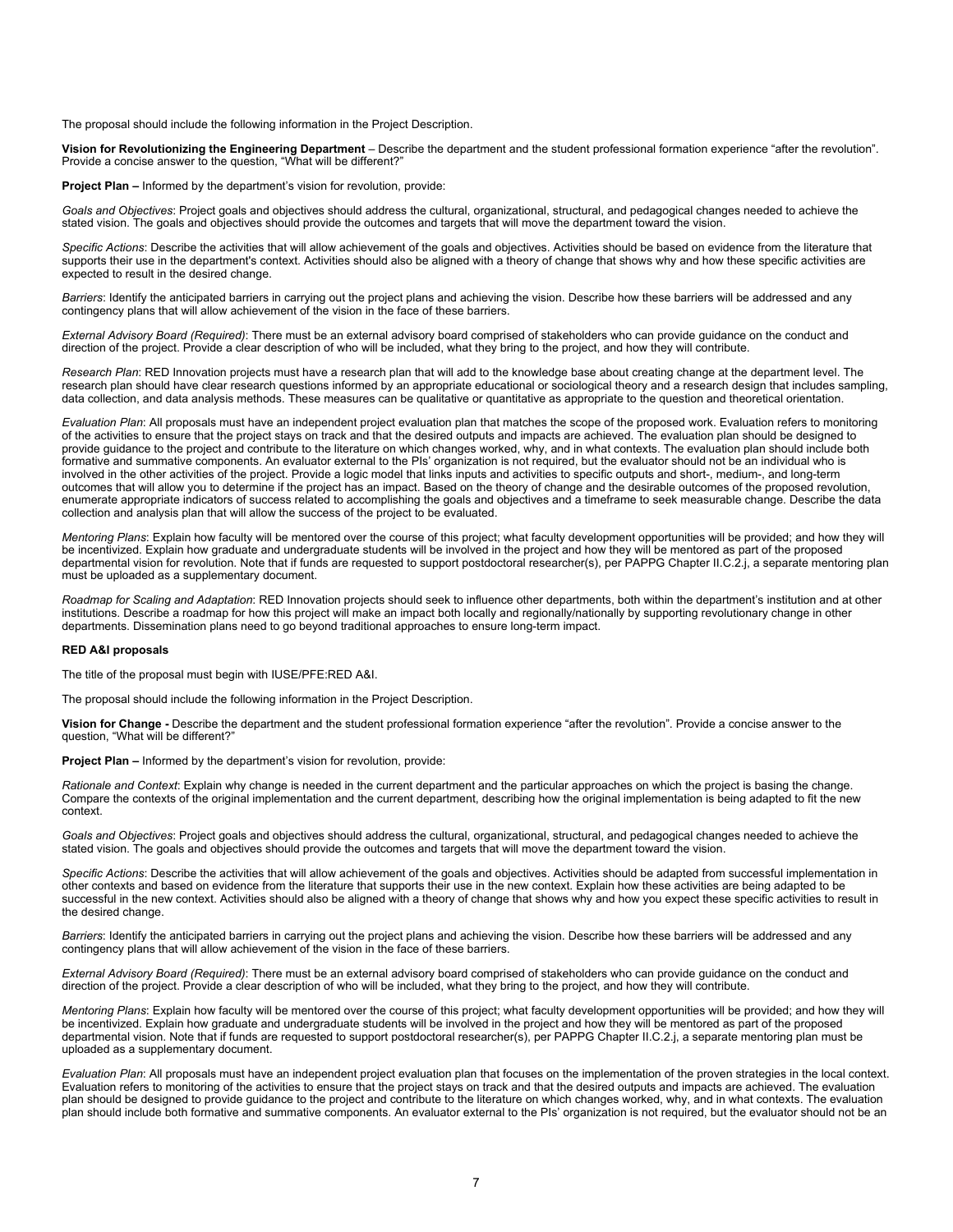<span id="page-7-1"></span>individual who is involved in the other activities of the project. Provide a logic model that links inputs and activities to specific outputs and short-, medium-, and long-term outcomes that will allow you to determine if the project has an impact. Enumerate appropriate indicators of success related to accomplishing the goals and objectives and a timeframe to seek measurable change. Describe the data collection and analysis plan that will allow the success of the project to be evaluated.

*Dissemination Plan*: Provide a plan for actively disseminating the new knowledge generated from this adaptation to other departments and institutions, including challenges and strategies to adaptation in the project's context. Dissemination plans should include contributions to the literature and need to go beyond traditional approaches to ensure long-term impact.

#### **Supplementary Documentation for both tracks**

### **Letter(s) from Institutional Leadership**

Provide letters of commitment from the Dean, Provost, and/or President (as appropriate for the project) to ensure support and feasibility in the short and long term. The letter(s) should be no more than 2 pages in length, and it must include the individual's name and title below the signature. Note that this guidance on letters of commitment deviates from the requirements of the PAPPG.

### **Letter(s) from Other Partners**

Provide letters of collaboration from other partners as appropriate. The letter(s) should be no more than 1 page in length, and should include a clear description of how the partner will participate in the project. General letters of support are not allowed and the proposal may be returned without review if such letters are included.

Only the items listed above, the required Data Management Plan, and the required Postdoctoral Researcher Mentoring Plan (if applicable) may be included as Supplementary Documents. Any additional information needed to evaluate the proposal must be part of the Project Description.

### <span id="page-7-0"></span>**B. Budgetary Information**

#### **Cost Sharing:**

Inclusion of voluntary committed cost sharing is prohibited.

### **Other Budgetary Limitations:**

RED Innovation proposal budgets must be between \$1,000,000 and \$2,000,000 total for a duration of up to 5 years. RED-A&I proposal budgets may request a maximum of \$1,000,000 total for a duration of up to 5 years. Proposals that fall outside of these limits will be returned without review.

### **Budget Preparation Instructions:**

A Budget Justification prepared in accordance with the guidance in the PAPPG must be included. PI Meeting Attendance: Include travel funds in the budget for (required) team attendance at an annual PI meeting at NSF.

### **C. Due Dates**

**Full Proposal Deadline(s)** (due by 5 p.m. submitter's local time):

February 07, 2020

### <span id="page-7-2"></span>**D. FastLane/Research.gov/Grants.gov Requirements**

#### **For Proposals Submitted Via FastLane or Research.gov:**

To prepare and submit a proposal via FastLane, see detailed technical instructions available at: <https://www.fastlane.nsf.gov/a1/newstan.htm>. To prepare and submit a proposal via Research.gov, see detailed technical instructions available at: [https://www.research.gov/research](https://www.research.gov/research-portal/appmanager/base/desktop?_nfpb=true&_pageLabel=research_node_display&_nodePath=/researchGov/Service/Desktop/ProposalPreparationandSubmission.html)[portal/appmanager/base/desktop?](https://www.research.gov/research-portal/appmanager/base/desktop?_nfpb=true&_pageLabel=research_node_display&_nodePath=/researchGov/Service/Desktop/ProposalPreparationandSubmission.html)

[\\_nfpb=true&\\_pageLabel=research\\_node\\_display&\\_nodePath=/researchGov/Service/Desktop/ProposalPreparationandSubmission.html](https://www.research.gov/research-portal/appmanager/base/desktop?_nfpb=true&_pageLabel=research_node_display&_nodePath=/researchGov/Service/Desktop/ProposalPreparationandSubmission.html). For FastLane or Research.gov user support, call the FastLane and Research.gov Help Desk at 1-800-673-6188 or e-mail [fastlane@nsf.gov](mailto:fastlane@nsf.gov) or [rgov@nsf.gov](mailto:rgov@nsf.gov). The FastLane and Research.gov Help Desk answers general technical questions related to the use of the FastLane and Research.gov systems. Specific questions related to this program solicitation should be referred to the NSF program staff contact(s) listed in Section VIII of this funding opportunity.

### **For Proposals Submitted Via Grants.gov:**

Before using Grants.gov for the first time, each organization must register to create an institutional profile. Once registered, the applicant's organization can then apply for any federal grant on the Grants.gov website. Comprehensive information about using Grants.gov is available on the Grants.gov Applicant Resources webpage:<https://www.grants.gov/web/grants/applicants.html>. In addition, the NSF Grants.gov Application Guide (see link in Section V.A) provides instructions regarding the technical preparation of proposals via Grants.gov. For Grants.gov user support, contact the Grants.gov Contact Center at 1-800-518-4726 or by email: [support@grants.gov.](mailto:support@grants.gov) The Grants.gov Contact Center answers general technical questions related to the use of Grants.gov. Specific questions related to this program solicitation should be referred to the NSF program staff contact(s) listed in Section VIII of this solicitation.

*Submitting the Proposal:* Once all documents have been completed, the Authorized Organizational Representative (AOR) must submit the application to Grants.gov and verify the desired funding opportunity and agency to which the application is submitted. The AOR must then sign and submit the application to Grants.gov. The completed application will be transferred to the NSF FastLane system for further processing.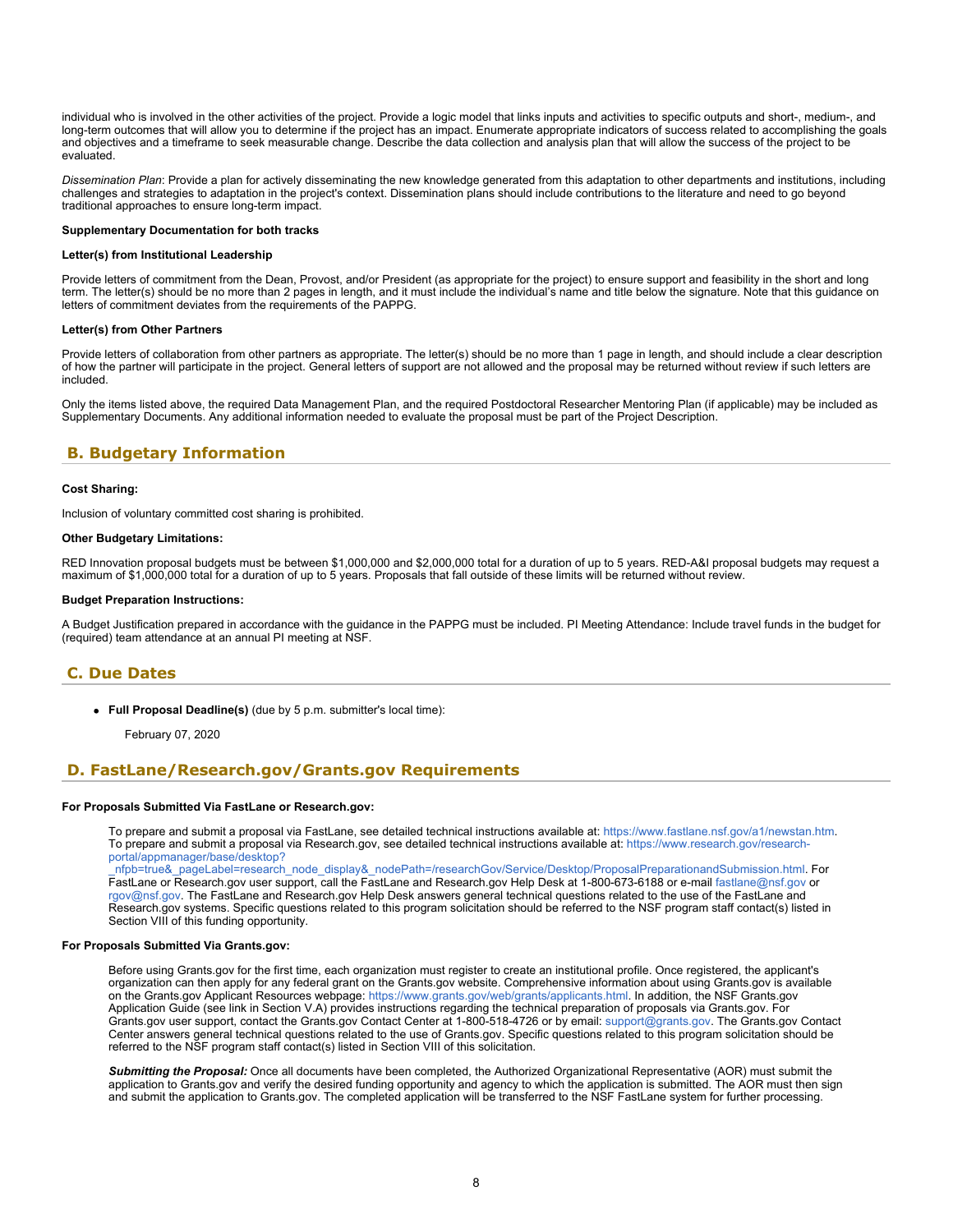Proposers that submitted via FastLane or Research.gov may use Research.gov to verify the status of their submission to NSF. For proposers that submitted via Grants.gov, until an application has been received and validated by NSF, the Authorized Organizational Representative may check the status of an application on Grants.gov. After proposers have received an e-mail notification from NSF, Research.gov should be used to check the status of an application.

### <span id="page-8-0"></span>**VI. NSF PROPOSAL PROCESSING AND REVIEW PROCEDURES**

Proposals received by NSF are assigned to the appropriate NSF program for acknowledgement and, if they meet NSF requirements, for review. All proposals are carefully reviewed by a scientist, engineer, or educator serving as an NSF Program Officer, and usually by three to ten other persons outside NSF either as *ad hoc* reviewers, panelists, or both, who are experts in the particular fields represented by the proposal. These reviewers are selected by Program Officers charged with oversight of the review process. Proposers are invited to suggest names of persons they believe are especially well qualified to review the proposal and/or persons they would prefer not review the proposal. These suggestions may serve as one source in the reviewer selection process at the Program Officer's discretion. Submission of such names, however, is optional. Care is taken to ensure that reviewers have no conflicts of interest with the proposal. In addition, Program Officers may obtain comments from site visits before recommending final action on proposals. Senior NSF staff further review recommendations for awards. A flowchart that depicts the entire NSF proposal and award process (and associated timeline) is included in PAPPG Exhibit III-1.

A comprehensive description of the Foundation's merit review process is available on the NSF website at: [https://www.nsf.gov/bfa/dias/policy/merit\\_review/](https://www.nsf.gov/bfa/dias/policy/merit_review/).

Proposers should also be aware of core strategies that are essential to the fulfillment of NSF's mission, as articulated in *[Building the Future: Investing in](https://www.nsf.gov/publications/pub_summ.jsp?ods_key=nsf18045) [Discovery and Innovation - NSF Strategic Plan for Fiscal Years \(FY\) 2018 – 2022](https://www.nsf.gov/publications/pub_summ.jsp?ods_key=nsf18045)*. These strategies are integrated in the program planning and implementation process, of which proposal review is one part. NSF's mission is particularly well-implemented through the integration of research and education and broadening participation in NSF programs, projects, and activities.

One of the strategic objectives in support of NSF's mission is to foster integration of research and education through the programs, projects, and activities it supports at academic and research institutions. These institutions must recruit, train, and prepare a diverse STEM workforce to advance the frontiers of science and participate in the U.S. technology-based economy. NSF's contribution to the national innovation ecosystem is to provide cutting-edge research under the guidance of the Nation's most creative scientists and engineers. NSF also supports development of a strong science, technology, engineering, and mathematics (STEM) workforce by investing in building the knowledge that informs improvements in STEM teaching and learning.

NSF's mission calls for the broadening of opportunities and expanding participation of groups, institutions, and geographic regions that are underrepresented in STEM disciplines, which is essential to the health and vitality of science and engineering. NSF is committed to this principle of diversity and deems it central to the programs, projects, and activities it considers and supports.

# <span id="page-8-1"></span>**A. Merit Review Principles and Criteria**

The National Science Foundation strives to invest in a robust and diverse portfolio of projects that creates new knowledge and enables breakthroughs in understanding across all areas of science and engineering research and education. To identify which projects to support, NSF relies on a merit review process that incorporates consideration of both the technical aspects of a proposed project and its potential to contribute more broadly to advancing NSF's mission "to promote the progress of science; to advance the national health, prosperity, and welfare; to secure the national defense; and for other purposes." NSF makes every effort to conduct a fair, competitive, transparent merit review process for the selection of projects.

### **1. Merit Review Principles**

These principles are to be given due diligence by PIs and organizations when preparing proposals and managing projects, by reviewers when reading and evaluating proposals, and by NSF program staff when determining whether or not to recommend proposals for funding and while overseeing awards. Given that NSF is the primary federal agency charged with nurturing and supporting excellence in basic research and education, the following three principles apply:

- All NSF projects should be of the highest quality and have the potential to advance, if not transform, the frontiers of knowledge.
- NSF projects, in the aggregate, should contribute more broadly to achieving societal goals. These "Broader Impacts" may be accomplished through the research itself, through activities that are directly related to specific research projects, or through activities that are supported by, but are complementary to, the project. The project activities may be based on previously established and/or innovative methods and approaches, but in either case must be well justified.
- Meaningful assessment and evaluation of NSF funded projects should be based on appropriate metrics, keeping in mind the likely correlation between the effect of broader impacts and the resources provided to implement projects. If the size of the activity is limited, evaluation of that activity in isolation is not likely to be meaningful. Thus, assessing the effectiveness of these activities may best be done at a higher, more aggregated, level than the individual project.

With respect to the third principle, even if assessment of Broader Impacts outcomes for particular projects is done at an aggregated level, PIs are expected to be accountable for carrying out the activities described in the funded project. Thus, individual projects should include clearly stated goals, specific descriptions of the activities that the PI intends to do, and a plan in place to document the outputs of those activities.

These three merit review principles provide the basis for the merit review criteria, as well as a context within which the users of the criteria can better understand their intent.

### **2. Merit Review Criteria**

All NSF proposals are evaluated through use of the two National Science Board approved merit review criteria. In some instances, however, NSF will employ additional criteria as required to highlight the specific objectives of certain programs and activities.

The two merit review criteria are listed below. **Both** criteria are to be given **full consideration** during the review and decision-making processes; each criterion is necessary but neither, by itself, is sufficient. Therefore, proposers must fully address both criteria. (PAPPG Chapter II.C.2.d(i). contains additional information for use by proposers in development of the Project Description section of the proposal). Reviewers are strongly encouraged to review the criteria, including PAPPG Chapter II.C.2.d(i), prior to the review of a proposal.

When evaluating NSF proposals, reviewers will be asked to consider what the proposers want to do, why they want to do it, how they plan to do it, how they will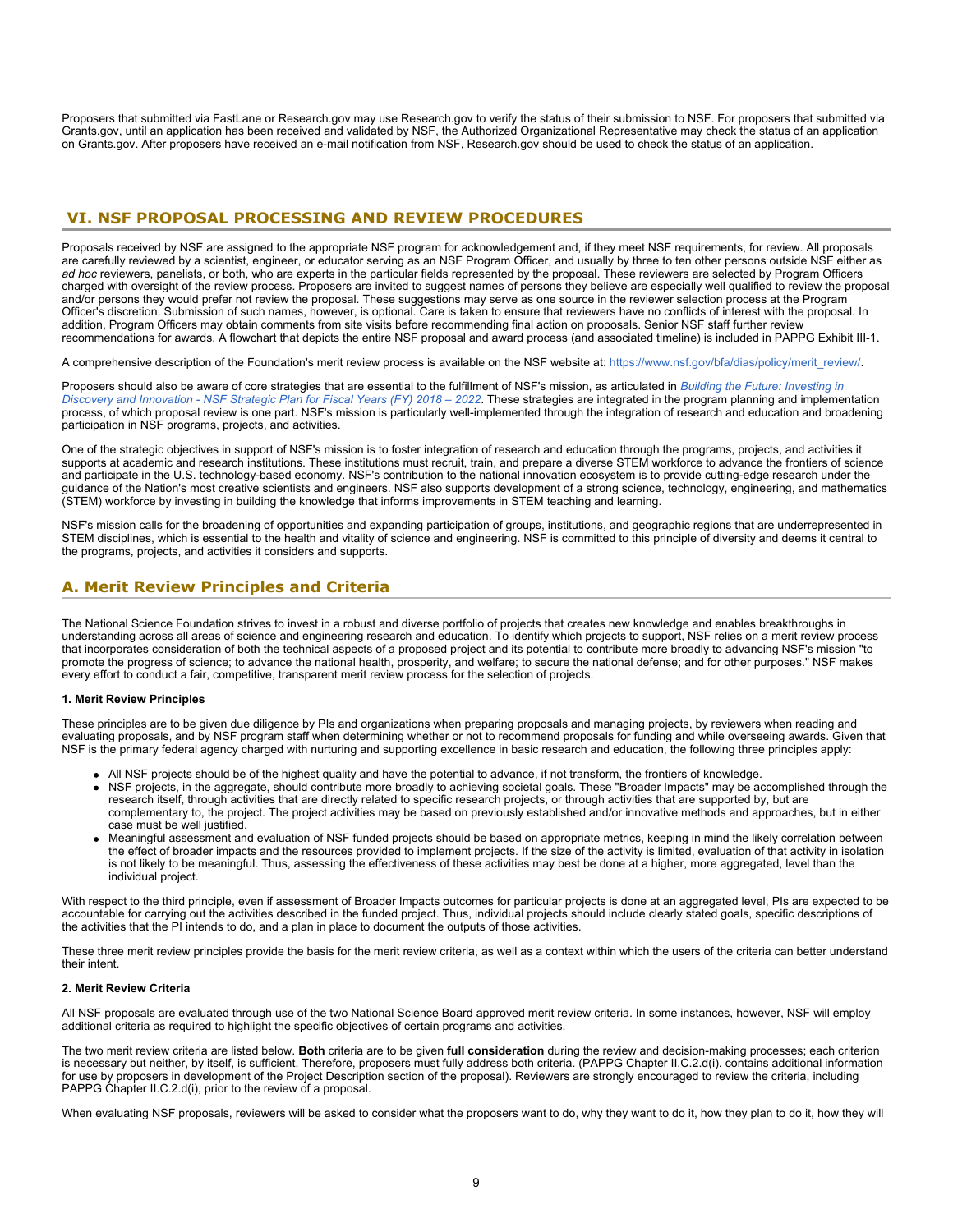know if they succeed, and what benefits could accrue if the project is successful. These issues apply both to the technical aspects of the proposal and the way in which the project may make broader contributions. To that end, reviewers will be asked to evaluate all proposals against two criteria:

- **Intellectual Merit:** The Intellectual Merit criterion encompasses the potential to advance knowledge; and
- **Broader Impacts:** The Broader Impacts criterion encompasses the potential to benefit society and contribute to the achievement of specific, desired societal outcomes.

The following elements should be considered in the review for both criteria:

- 1. What is the potential for the proposed activity to
	- a. Advance knowledge and understanding within its own field or across different fields (Intellectual Merit); and
	- b. Benefit society or advance desired societal outcomes (Broader Impacts)?
- 2. To what extent do the proposed activities suggest and explore creative, original, or potentially transformative concepts?
- 3. Is the plan for carrying out the proposed activities well-reasoned, well-organized, and based on a sound rationale? Does the plan incorporate a mechanism to assess success?
- 4. How well qualified is the individual, team, or organization to conduct the proposed activities?
- 5. Are there adequate resources available to the PI (either at the home organization or through collaborations) to carry out the proposed activities?

Broader impacts may be accomplished through the research itself, through the activities that are directly related to specific research projects, or through activities that are supported by, but are complementary to, the project. NSF values the advancement of scientific knowledge and activities that contribute to achievement of societally relevant outcomes. Such outcomes include, but are not limited to: full participation of women, persons with disabilities, and underrepresented minorities in science, technology, engineering, and mathematics (STEM); improved STEM education and educator development at any level; increased public scientific literacy and public engagement with science and technology; improved well-being of individuals in society; development of a diverse, globally competitive STEM workforce; increased partnerships between academia, industry, and others; improved national security; increased economic competitiveness of the United States; and enhanced infrastructure for research and education.

Proposers are reminded that reviewers will also be asked to review the Data Management Plan and the Postdoctoral Researcher Mentoring Plan, as appropriate.

#### **Additional Solicitation Specific Review Criteria**

- **Vision:** How revolutionary is the vision in light of a well-grounded understanding of the history, context, and culture of the department? Revolutionary means radically, suddenly, or completely new; producing fundamental, structural change; or going outside of or beyond existing norms and principles.
- **PI Team:** Is the RED team complete, with all required expertise? Is each member fully qualified to perform the proposed work?
- **Institutional Commitment:** Do the letter(s) of commitment provide evidence of support for the project sufficient to achieve the goals and objectives? **Connection to Professional Practice:** Is there a sufficient connection in the proposed project to professional practice? For example, what is the extent of involvement of the external advisory board, and how has the department involved professors of practice, a professional master's program, or
- other elements that bridge the gap between education and professional practice? **Faculty Development Plan:** Is faculty development well planned and properly incentivized to build department cultures that support the holistic professional formation of engineers?
- **Potential for Success and Sustainability:** How achievable and significant are the proposed changes in the middle two years of the technical core? How responsive are the changes to the call to focus on professional skills? Reviewers will take into account justification of the research plan or the adaptation using the literature, comprehensiveness of the plan, institutional leadership commitments, sustainability of change (including leadership changes and financial sustainability). For RED Innovation projects, reviewers will take into account the justification for the theory of change and the propagation roadmap/transferability of change strategies. For RED-A&I, reviewers will take into account the appropriateness and reach of the dissemination plan.
- **Connection to Research on Engineering Education**: How well-informed are the vision and execution plan by the literature and prior attempts, if applicable, to implement change? Is the expectation of success well justified?
- **Adaptation and Scaling:** How likely is the new knowledge generated about changing department culture to be received and utilized by others? How well-conceived are the plans for accomplishing this goal?

### <span id="page-9-0"></span> **B. Review and Selection Process**

Proposals submitted in response to this program solicitation will be reviewed by Ad hoc Review and/or Panel Review.

Reviewers will be asked to evaluate proposals using two National Science Board approved merit review criteria and, if applicable, additional program specific criteria. A summary rating and accompanying narrative will generally be completed and submitted by each reviewer and/or panel. The Program Officer assigned to manage the proposal's review will consider the advice of reviewers and will formulate a recommendation.

After scientific, technical and programmatic review and consideration of appropriate factors, the NSF Program Officer recommends to the cognizant Division Director whether the proposal should be declined or recommended for award. NSF strives to be able to tell applicants whether their proposals have been declined or recommended for funding within six months. Large or particularly complex proposals or proposals from new awardees may require additional review and processing time. The time interval begins on the deadline or target date, or receipt date, whichever is later. The interval ends when the Division Director acts upon the Program Officer's recommendation.

After programmatic approval has been obtained, the proposals recommended for funding will be forwarded to the Division of Grants and Agreements for review of business, financial, and policy implications. After an administrative review has occurred, Grants and Agreements Officers perform the processing and issuance of a grant or other agreement. Proposers are cautioned that only a Grants and Agreements Officer may make commitments, obligations or awards on behalf of NSF or authorize the expenditure of funds. No commitment on the part of NSF should be inferred from technical or budgetary discussions with a NSF Program Officer. A Principal Investigator or organization that makes financial or personnel commitments in the absence of a grant or cooperative agreement signed by the NSF Grants and Agreements Officer does so at their own risk.

Once an award or declination decision has been made, Principal Investigators are provided feedback about their proposals. In all cases, reviews are treated as confidential documents. Verbatim copies of reviews, excluding the names of the reviewers or any reviewer-identifying information, are sent to the Principal Investigator/Project Director by the Program Officer. In addition, the proposer will receive an explanation of the decision to award or decline funding.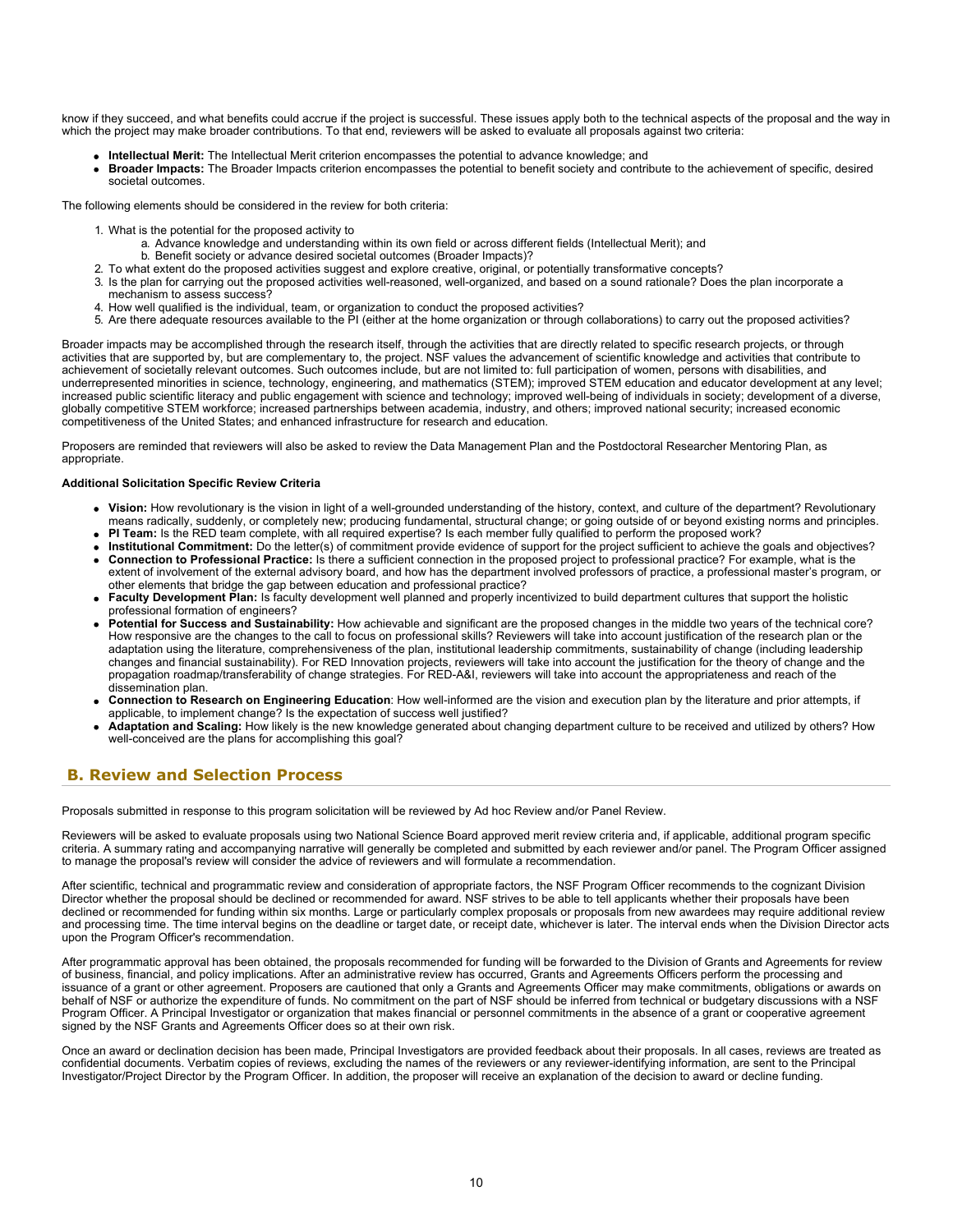# <span id="page-10-0"></span> **VII. AWARD ADMINISTRATION INFORMATION**

### <span id="page-10-1"></span>**A. Notification of the Award**

Notification of the award is made to *the submitting organization* by a Grants Officer in the Division of Grants and Agreements. Organizations whose proposals are declined will be advised as promptly as possible by the cognizant NSF Program administering the program. Verbatim copies of reviews, not including the identity of the reviewer, will be provided automatically to the Principal Investigator. (See Section VI.B. for additional information on the review process.)

### <span id="page-10-2"></span> **B. Award Conditions**

An NSF award consists of: (1) the award notice, which includes any special provisions applicable to the award and any numbered amendments thereto; (2) the budget, which indicates the amounts, by categories of expense, on which NSF has based its support (or otherwise communicates any specific approvals or disapprovals of proposed expenditures); (3) the proposal referenced in the award notice; (4) the applicable award conditions, such as Grant General Conditions (GC-1)\*; or Research Terms and Conditions\* and (5) any announcement or other NSF issuance that may be incorporated by reference in the award notice. Cooperative agreements also are administered in accordance with NSF Cooperative Agreement Financial and Administrative Terms and Conditions (CA-FATC) and the applicable Programmatic Terms and Conditions. NSF awards are electronically signed by an NSF Grants and Agreements Officer and transmitted electronically to the organization via e-mail.

\*These documents may be accessed electronically on NSF's Website at [https://www.nsf.gov/awards/managing/award\\_conditions.jsp?org=NSF](https://www.nsf.gov/awards/managing/award_conditions.jsp?org=NSF). Paper copies may be obtained from the NSF Publications Clearinghouse, telephone (703) 292-8134 or by e-mail from [nsfpubs@nsf.gov.](mailto:nsfpubs@nsf.gov)

More comprehensive information on NSF Award Conditions and other important information on the administration of NSF awards is contained in the NSF *Proposal & Award Policies & Procedures Guide* (PAPPG) Chapter VII, available electronically on the NSF Website at [https://www.nsf.gov/publications/pub\\_summ.jsp?ods\\_key=pappg.](https://www.nsf.gov/publications/pub_summ.jsp?ods_key=pappg)

# <span id="page-10-3"></span> **C. Reporting Requirements**

For all multi-year grants (including both standard and continuing grants), the Principal Investigator must submit an annual project report to the cognizant Program Officer no later than 90 days prior to the end of the current budget period. (Some programs or awards require submission of more frequent project reports). No later than 120 days following expiration of a grant, the PI also is required to submit a final project report, and a project outcomes report for the general public.

Failure to provide the required annual or final project reports, or the project outcomes report, will delay NSF review and processing of any future funding increments as well as any pending proposals for all identified PIs and co-PIs on a given award. PIs should examine the formats of the required reports in advance to assure availability of required data.

PIs are required to use NSF's electronic project-reporting system, available through Research.gov, for preparation and submission of annual and final project reports. Such reports provide information on accomplishments, project participants (individual and organizational), publications, and other specific products and impacts of the project. Submission of the report via Research.gov constitutes certification by the PI that the contents of the report are accurate and complete. The project outcomes report also must be prepared and submitted using Research.gov. This report serves as a brief summary, prepared specifically for the public, of the nature and outcomes of the project. This report will be posted on the NSF website exactly as it is submitted by the PI.

More comprehensive information on NSF Reporting Requirements and other important information on the administration of NSF awards is contained in the *NSF Proposal & Award Policies & Procedures Guide* (PAPPG) Chapter VII, available electronically on the NSF Website at [https://www.nsf.gov/publications/pub\\_summ.jsp?ods\\_key=pappg.](https://www.nsf.gov/publications/pub_summ.jsp?ods_key=pappg)

### **Additional Reporting**

As part of the annual report, PIs should also include discussion of department dynamics and obstacles or progress in establishing a culture supportive of holistic professional formation of engineers. Awardees are required to interact and participate with the RED program's evaluative activities. Site visits may also be conducted during the project.

### <span id="page-10-4"></span>**VIII. AGENCY CONTACTS**

*Please note that the program contact information is current at the time of publishing. See program website for any updates to the points of contact.*

General inquiries regarding this program should be made to:

- Jumoke Ladeji-Osias, telephone: (703) 292-7708, email: [jladejio@nsf.gov](mailto:jladejio@nsf.gov)
- Heather Watson, telephone: (703) 292-7091, email: [hwatson@nsf.gov](mailto:hwatson@nsf.gov)

For questions related to the use of FastLane or Research.gov, contact:

FastLane and Research.gov Help Desk: 1-800-673-6188

FastLane Help Desk e-mail: [fastlane@nsf.gov](mailto:fastlane@nsf.gov).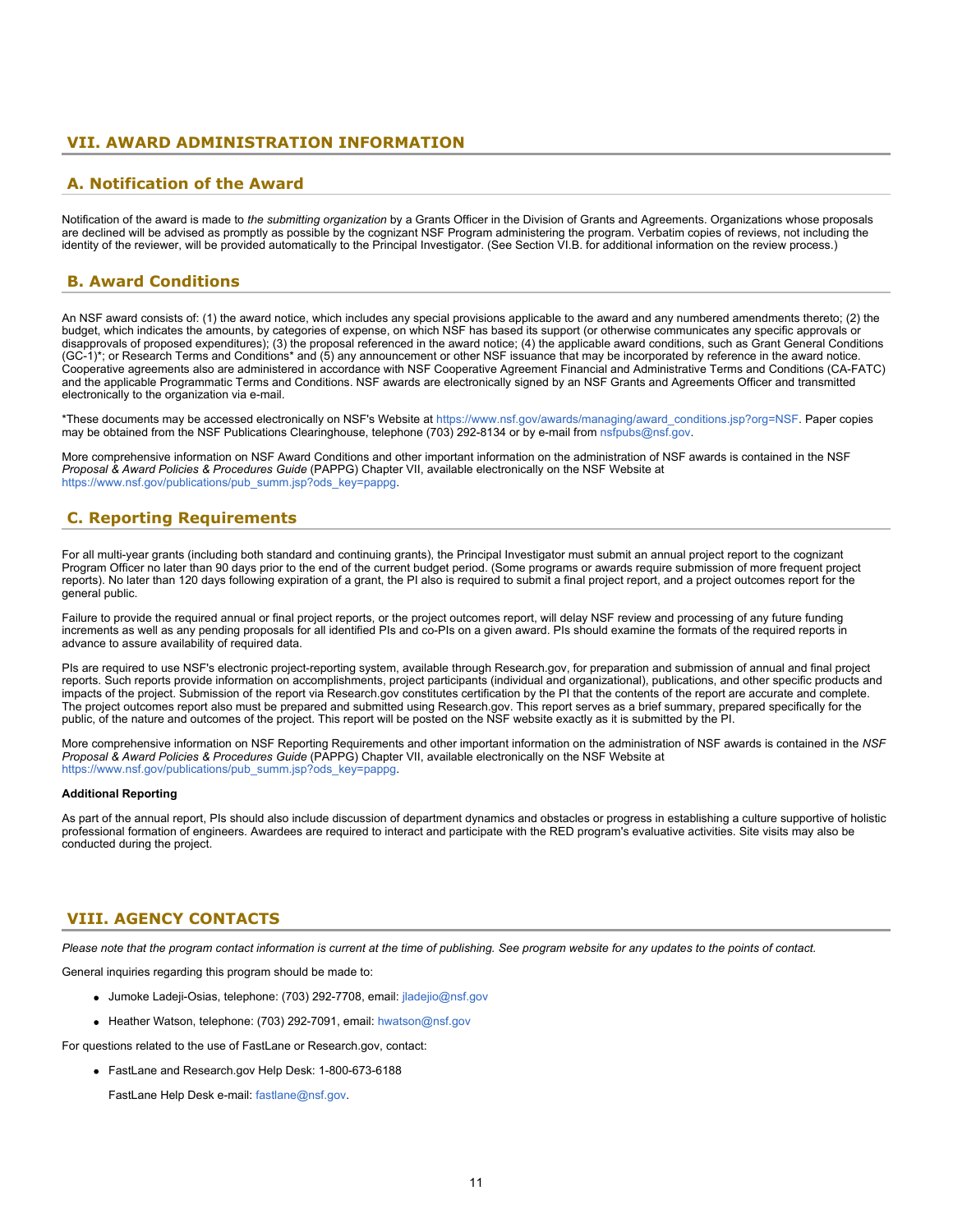### Research.gov Help Desk e-mail: [rgov@nsf.gov](mailto:rgov@nsf.gov)

For questions relating to Grants.gov contact:

Grants.gov Contact Center: If the Authorized Organizational Representatives (AOR) has not received a confirmation message from Grants.gov within 48 hours of submission of application, please contact via telephone: 1-800-518-4726; e-mail: [support@grants.gov](mailto:support@grants.gov).

### <span id="page-11-0"></span>**IX. OTHER INFORMATION**

The NSF website provides the most comprehensive source of information on NSF Directorates (including contact information), programs and funding opportunities. Use of this website by potential proposers is strongly encouraged. In addition, "NSF Update" is an information-delivery system designed to keep potential proposers and other interested parties apprised of new NSF funding opportunities and publications, important changes in proposal and award policies and procedures, and upcoming NSF [Grants Conferences](https://www.nsf.gov/bfa/dias/policy/outreach.jsp). Subscribers are informed through e-mail or the user's Web browser each time new publications are issued that match their identified interests. "NSF Update" also is available on [NSF's website](https://www.nsf.gov/cgi-bin/goodbye?https://public.govdelivery.com/accounts/USNSF/subscriber/new?topic_id=USNSF_179).

Grants.gov provides an additional electronic capability to search for Federal government-wide grant opportunities. NSF funding opportunities may be accessed via this mechanism. Further information on Grants.gov may be obtained at [https://www.grants.gov](https://www.grants.gov/).

### **ABOUT THE NATIONAL SCIENCE FOUNDATION**

The National Science Foundation (NSF) is an independent Federal agency created by the National Science Foundation Act of 1950, as amended (42 USC 1861-75). The Act states the purpose of the NSF is "to promote the progress of science; [and] to advance the national health, prosperity, and welfare by supporting research and education in all fields of science and engineering."

NSF funds research and education in most fields of science and engineering. It does this through grants and cooperative agreements to more than 2,000 colleges, universities, K-12 school systems, businesses, informal science organizations and other research organizations throughout the US. The Foundation accounts for about one-fourth of Federal support to academic institutions for basic research.

NSF receives approximately 55,000 proposals each year for research, education and training projects, of which approximately 11,000 are funded. In addition, the Foundation receives several thousand applications for graduate and postdoctoral fellowships. The agency operates no laboratories itself but does support National Research Centers, user facilities, certain oceanographic vessels and Arctic and Antarctic research stations. The Foundation also supports cooperative research between universities and industry, US participation in international scientific and engineering efforts, and educational activities at every academic level.

*Facilitation Awards for Scientists and Engineers with Disabilities* (FASED) provide funding for special assistance or equipment to enable persons with disabilities to work on NSF-supported projects. See the *NSF Proposal & Award Policies & Procedures Guide* Chapter II.E.6 for instructions regarding preparation of these types of proposals.

The National Science Foundation has Telephonic Device for the Deaf (TDD) and Federal Information Relay Service (FIRS) capabilities that enable individuals with hearing impairments to communicate with the Foundation about NSF programs, employment or general information. TDD may be accessed at (703) 292- 5090 and (800) 281-8749, FIRS at (800) 877-8339.

The National Science Foundation Information Center may be reached at (703) 292-5111.

The National Science Foundation promotes and advances scientific progress in the United States by competitively awarding grants and cooperative agreements for research and education in the sciences, mathematics, and engineering.

To get the latest information about program deadlines, to download copies of NSF publications, and to access abstracts of awards, visit the NSF Website at [https://www.nsf.gov](https://www.nsf.gov/)

| 2415 Eisenhower Avenue, Alexandria, VA 22314 |
|----------------------------------------------|
| (703) 292-5111                               |
| (703) 292-5090                               |
|                                              |
| nsfpubs@nsf.gov                              |
| (703) 292-8134                               |
| (703) 292-5111                               |
|                                              |